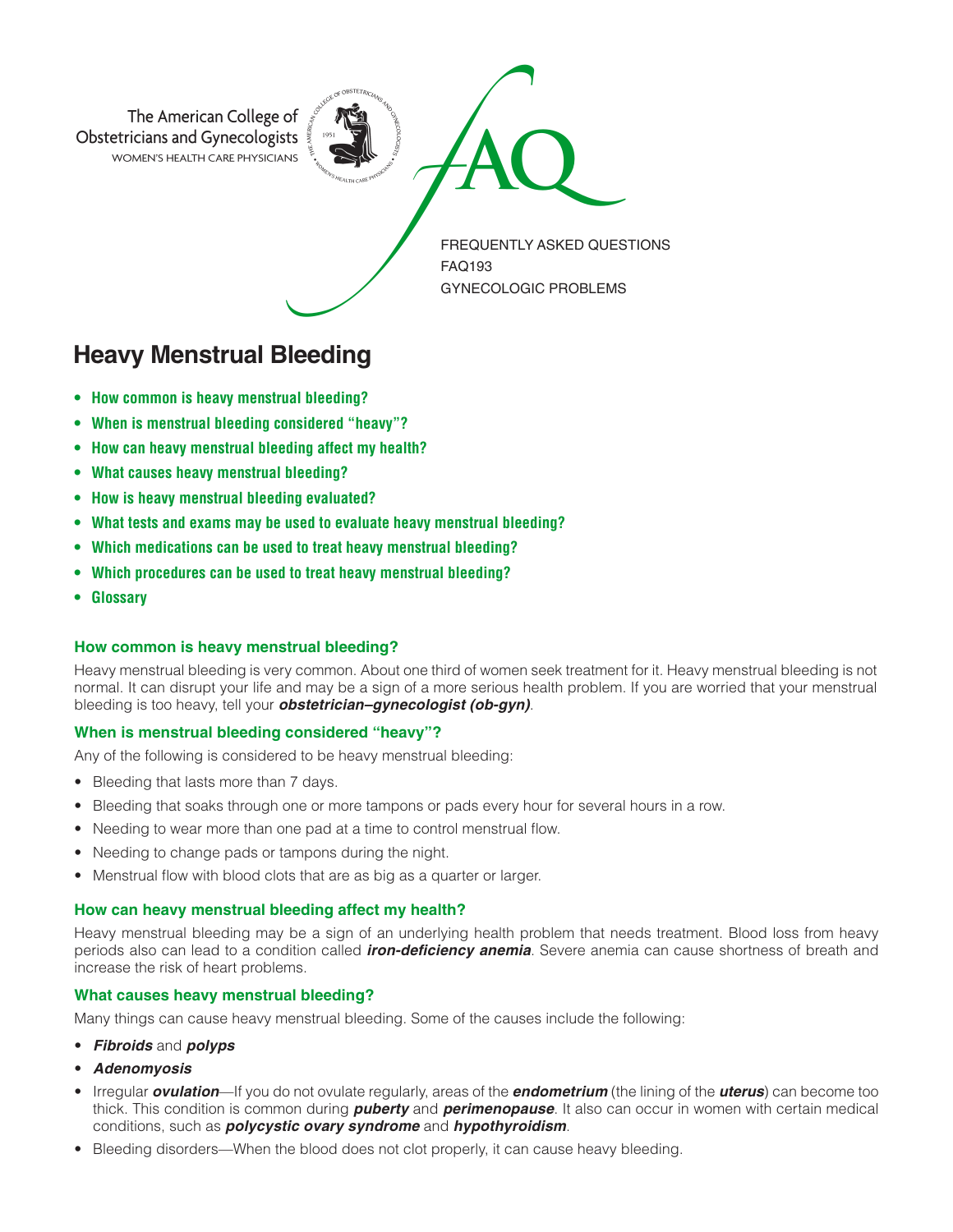- Medications—Blood thinners and aspirin can cause heavy menstrual bleeding. The copper *intrauterine device (IUD)* can cause heavier menstrual bleeding, especially during the first year of use.
- Cancer—Heavy menstrual bleeding can be an early sign of *endometrial cancer*. Most cases of endometrial cancer are diagnosed in women in their mid 60s who are past *menopause*. It often is diagnosed at an early stage when treatment is the most effective.
- Other causes—*Endometriosis* can cause heavy menstrual bleeding. Other causes include those related to pregnancy, such as *ectopic pregnancy* and *miscarriage*. *Pelvic inflammatory disease* also can cause heavy menstrual bleeding. Sometimes, the cause is not known.

#### **How is heavy menstrual bleeding evaluated?**

When you see your ob-gyn about heavy menstrual bleeding, you may be asked about the following things:

- Past and present illnesses and surgical procedures
- Pregnancy history
- Medications, including those you buy over the counter
- Your birth control method
- Your *menstrual cycle*—If you can, use a calendar or period-tracking smartphone app to keep track of your menstrual cycle before your visit. Your ob-gyn will want to know detailed information about several menstrual cycles, including the dates that your period started, how long bleeding lasted, and the amount of flow (light, medium, heavy, or spotting).

#### **What tests and exams may be used to evaluate heavy menstrual bleeding?**

You will have a physical exam, including a *pelvic exam*. Several laboratory tests may be done. You may have a pregnancy test and tests for some *sexually transmitted infections*. Based on your symptoms and your age, additional tests may be needed:

- **Ultrasound exam**—Sound waves are used to make a picture of the pelvic organs.
- *Hysteroscopy*—A thin, lighted scope is inserted into the uterus through the opening of the *cervix*. It allows your ob-gyn to see the inside of the uterus.
- **Endometrial biopsy**—A sample of the endometrium is removed and looked at under a microscope. Sometimes hysteroscopy is used to guide this test. A surgical procedure called *dilation and curettage (D&C)* is another way this test can be done.
- *Sonohysterography*—Fluid is placed in the uterus through a thin tube while ultrasound images are made of the uterus.
- *Magnetic resonance imaging*—This imaging test uses powerful magnets to create images of the internal organs.

## **Which medications can be used to treat heavy menstrual bleeding?**

Medications often are tried first to treat heavy menstrual bleeding:

- Heavy bleeding caused by problems with ovulation, endometriosis, polycystic ovary syndrome, and fibroids often can be managed with certain hormonal birth control methods. Depending on the type, these methods can lighten menstrual flow, help make periods more regular, or even stop bleeding completely.
- *Hormone therapy* can be helpful for heavy menstrual bleeding that occurs during perimenopause. Before deciding to use hormone therapy, it is important to weigh the benefits and risks (increased risk of heart attack, stroke, and cancer).
- *Gonadotropin-releasing hormone (GnRH) agonists* stop the menstrual cycle and reduce the size of fibroids. They are used only for short periods (less than 6 months). Their effect on fibroids is temporary. Once you stop taking the drug, fibroids usually return to their original size.
- *Tranexamic acid* is a prescription medication that treats heavy menstrual bleeding. It comes in a tablet and is taken each month at the start of the menstrual period.
- *Nonsteroidal antiinflammatory drugs*, such as ibuprofen, also may help control heavy bleeding and relieve menstrual cramps.
- If you have a bleeding disorder, your treatment may include special medications to help your blood clot.

## **Which procedures can be used to treat heavy menstrual bleeding?**

If medication does not reduce your bleeding, a surgical procedure may be needed:

- *Endometrial ablation* destroys the lining of the uterus. It stops or reduces menstrual bleeding. Pregnancy is not likely after ablation, but it can happen. If it does, the risk of serious complications is greatly increased. You will need to use a birth control method until after menopause following endometrial ablation. *Sterilization* (permanent birth control) may be a good option to prevent pregnancy for women having ablation. Endometrial ablation should be considered only after medication or other therapies have not worked.
- *Uterine artery embolization (UAE)* is used to treat fibroids. In UAE, the blood vessels to the uterus are blocked, which stops the blood flow that allows fibroids to grow.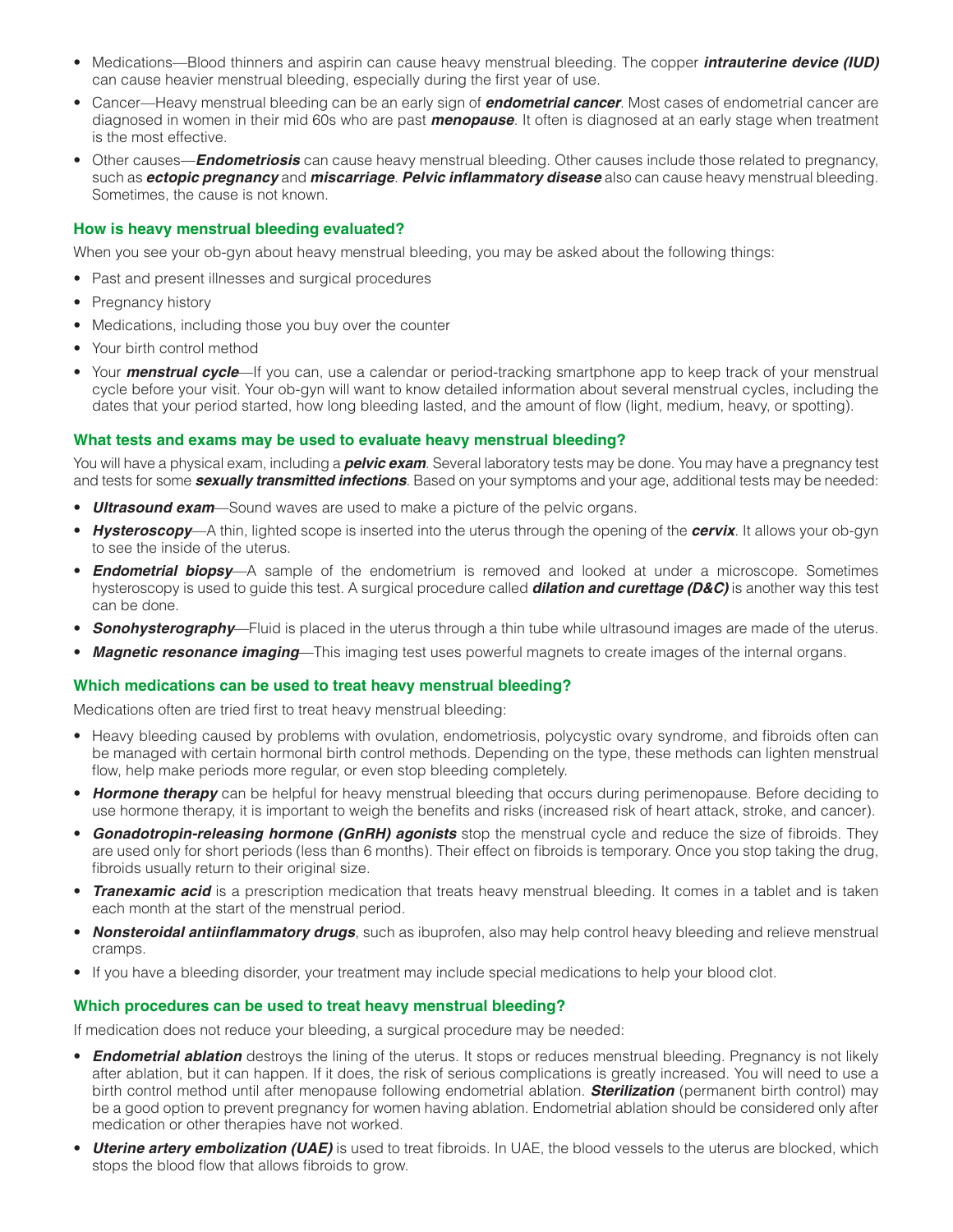- *Myomectomy* is surgery to remove fibroids without removing the uterus.
- Hysteroscopy can be used to remove fibroids or stop bleeding caused by fibroids in some cases.
- *Hysterectomy* is surgical removal of the uterus. Hysterectomy is used to treat fibroids and adenomyosis when other types of treatment have failed or are not an option. It also is used to treat endometrial cancer. After the uterus is removed, a woman can no longer get pregnant and will no longer have periods.

# **Glossary**

*Adenomyosis:* A condition in which the tissue that normally lines the uterus begins to grow in the muscle wall of the uterus.

*Cervix:* The lower, narrow end of the uterus at the top of the vagina.

**Dilation and Curettage (D&C):** A procedure in which the cervix is opened (dilated) and tissue is gently scraped (curettage) or suctioned from the inside of the uterus.

**Ectopic Pregnancy:** A pregnancy in which the fertilized egg begins to grow in a place other than inside the uterus, usually in one of the fallopian tubes.

*Endometrial Ablation:* A minor surgical procedure in which the lining of the uterus is destroyed to stop or reduce menstrual bleeding.

*Endometrial Cancer:* Cancer of the lining of the uterus.

*Endometrial Biopsy:* A procedure in which a small amount of the tissue lining the uterus is removed and examined under a microscope.

*Endometriosis:* A condition in which tissue that lines the uterus is found outside of the uterus, usually on the ovaries, fallopian tubes, and other pelvic structures.

*Endometrium:* The lining of the uterus.

**Fibroids:** Growths, usually benign, that form in the muscle of the uterus.

*Gonadotropin-releasing Hormone (GnRH) Agonists:* Medical therapy used to block the effects of certain hormones.

*Hormone Therapy:* Treatment in which estrogen and often progestin are taken to help relieve some of the symptoms caused by low levels of these hormones.

*Hypothyroidism:* A condition in which the thyroid gland makes too little thyroid hormone.

**Hysterectomy:** Removal of the uterus.

Hysteroscopy: A procedure in which a device called a hysteroscope is inserted into the uterus through the cervix to view the inside of the uterus or perform surgery.

*Intrauterine Device (IUD):* A small device that is inserted and left inside the uterus to prevent pregnancy.

*Iron-Deficiency Anemia:* Abnormally low levels of iron, which is the part of the red blood cells that carries oxygen to the cells and tissues of the body.

*Magnetic Resonance Imaging:* A method of viewing internal organs and structures by using a strong magnetic field and sound waves.

*Menopause:* The time in a woman's life when menstruation stops; defined as the absence of menstrual periods for 1 year.

*Menstrual Cycle:* The monthly process of changes that occur to prepare a woman's body for possible pregnancy. A menstrual cycle is defined from the first day of menstrual bleeding of one cycle to the first day of menstrual bleeding of the next cycle.

*Miscarriage:* Loss of a pregnancy that occurs in the first 13 weeks of pregnancy.

*Myomectomy:* Surgical removal of uterine fibroids only, leaving the uterus in place.

*Nonsteroidal Antiinflammatory Drugs:* A type of pain reliever that relieves pain by reducing inflammation. Many types are available over the counter.

*Obstetrician–Gynecologist (Ob-Gyn):* A physician with special skills, training, and education in women's health.

**Ovulation:** The release of an egg from one of the ovaries.

**Pelvic Exam:** A physical examination of a woman's reproductive organs.

**Pelvic Inflammatory Disease:** An infection of the uterus, fallopian tubes, and nearby pelvic structures.

**Perimenopause:** The period before menopause that usually extends from age 45 years to 55 years.

**Polycystic Ovary Syndrome:** A condition characterized by two of the following three features: the presence of growths called cysts on the ovaries, irregular menstrual periods, and an increase in the levels of certain hormones.

**Polyps:** Benign (noncancerous) growths that develop from tissue lining an organ, such as that lining the inside of the uterus.

**Puberty:** The stage of life when the reproductive organs become functional and secondary sex characteristics develop.

**Sexually Transmitted Infections:** Infections that are spread by sexual contact, including chlamydia, gonorrhea, human papillomavirus, herpes, syphilis, and human immunodeficiency virus (HIV, the cause of acquired immunodeficiency syndrome [AIDS]).